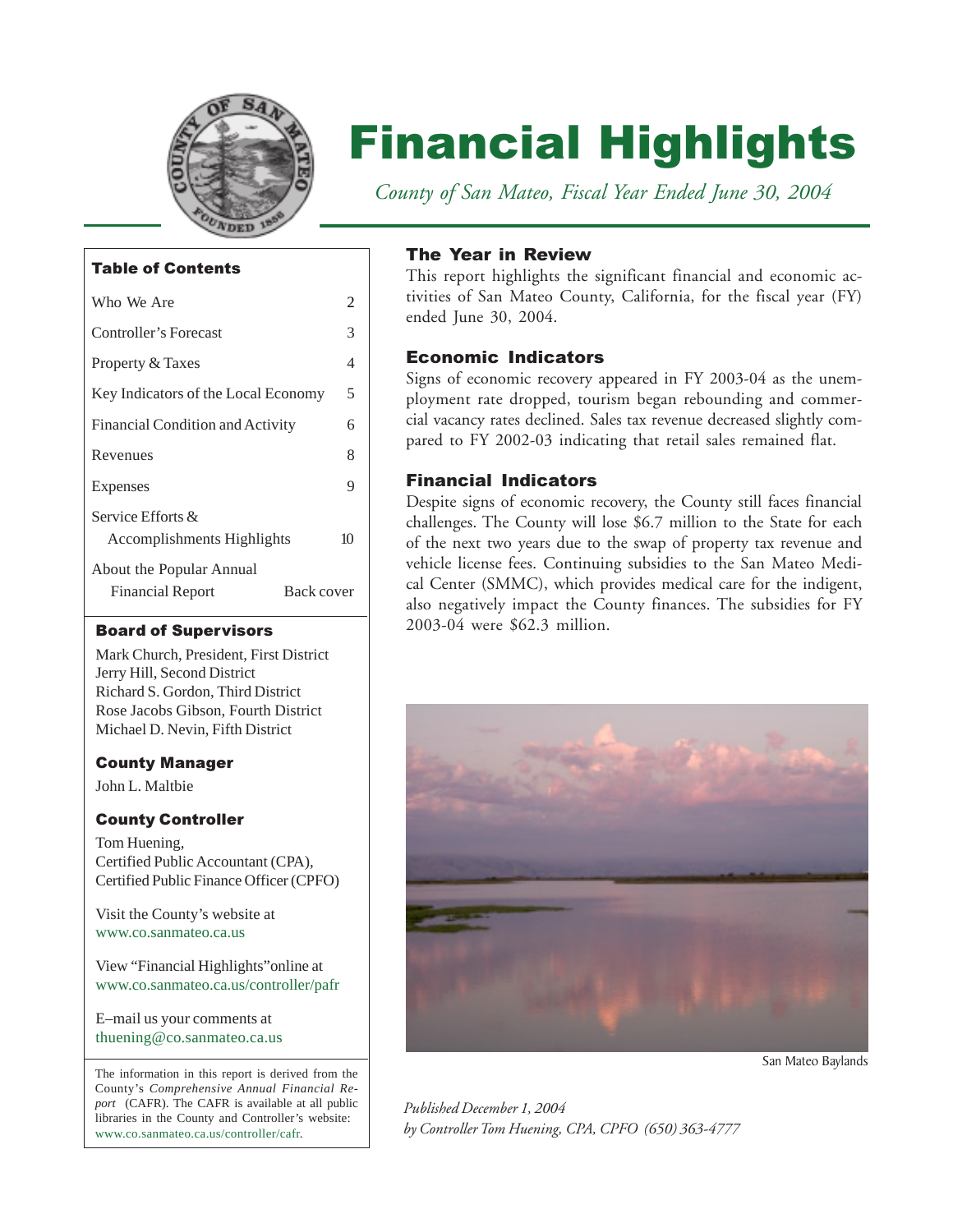## <span id="page-1-0"></span>**Who We Are**



San Mateo County is governed by an elected Board of Supervisors, which sets policy and administers County government by ordinances and regulations. In addition to the five Board seats, the County has six elected officials: the Assessor-County Clerk-Recorder, Controller, Treasurer-Tax Collector, District Attorney/Public Administrator, Sheriff and Coroner. All other department heads are appointed. The above organization chart is arranged according to the County's various functional units.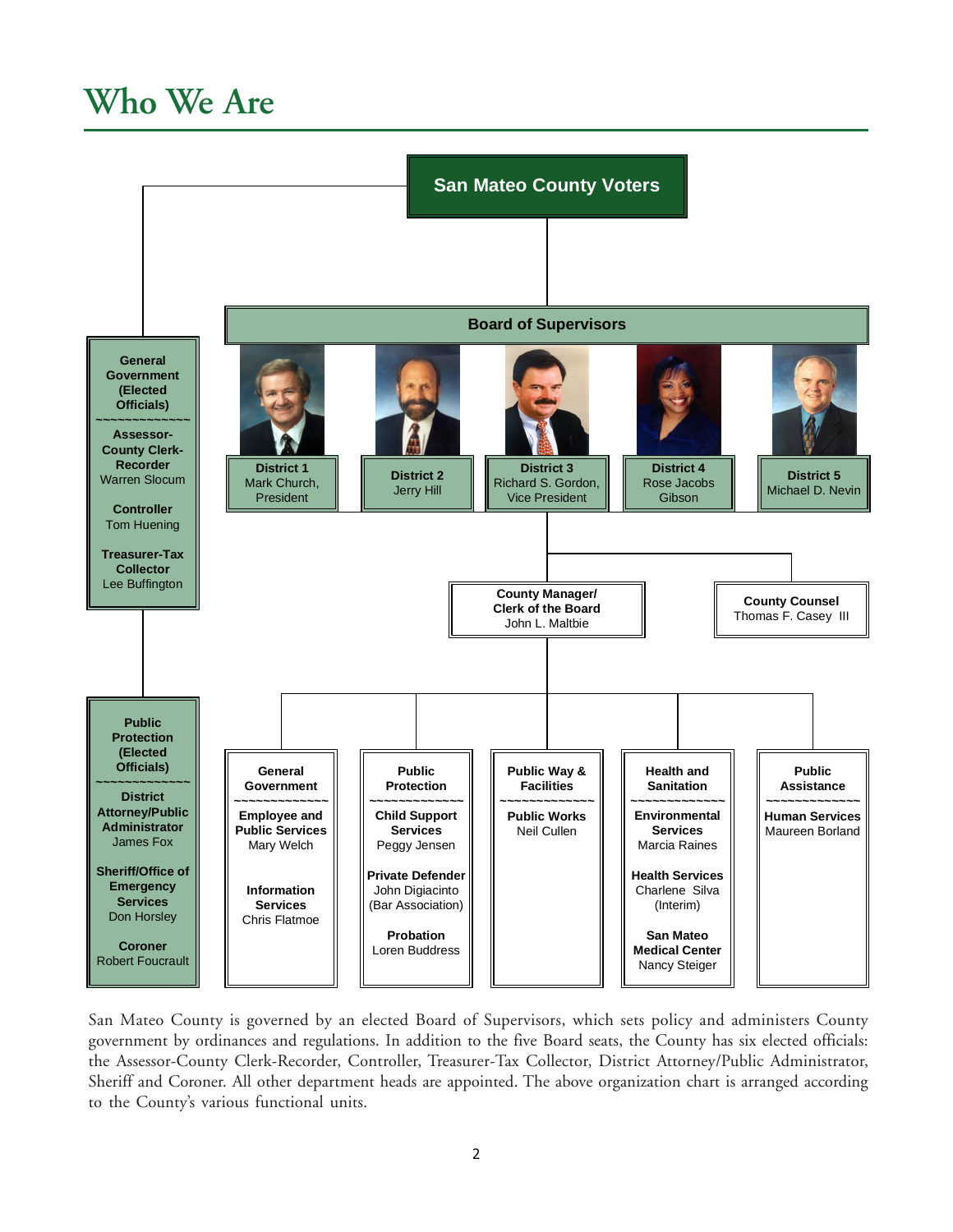#### <span id="page-2-0"></span>Economic Indicators Brighten

San Mateo County's economic performance for FY 2003-04 showed slow but steady improvements. The County was pleased to see signs of an improving business climate.

Tourism, a key industry in the local economy, was on the upswing. Hotel occupancy rates increased from 55% to 62%, a 7% improvement. Total passenger volume at San Francisco International Airport was 31.6 million, a 6.4% increase over the prior year and the first increase since FY 1999-00.

The unemployment rate dropped to 4.5% from the prior year's 5.16%, marking the first decrease since FY 2000-01. Commercial vacancy rates improved to 21.6% from 24.8% in the prior year.

The residential real estate market continued to sizzle. The number of single-family homes on the market increased by 9% over the prior year. The median price for a single-family home in San Mateo County rose to \$746,500 in the first half of 2004. However, the hot real estate market is a double-edged sword for the County. While an active market and soaring home prices resulted in increased property tax and property transfer tax revenues for local governments, the present housing costs have pushed homeownership out of reach for many working families.

*"Region's top beef: economy Transportation's reign as Bay Area's biggest woe is over"* San Francisco Chronicle December 11, 2003

Although the economy is gradually recovering, it has not boosted local consumer confidence. In a poll conducted by the Bay Area Council in November 2003, Bay Area residents cited the economy as the most important problem facing the Bay Area. This is a change from the past seven years when transportation was the top concern. In San Mateo County, 33% of residents polled listed the economy as their most important concern compared to 8% just twelve months earlier. A decline in County sales tax revenues in FY 2003-04 indicates that consumers are still keeping a tight grip on their wallets.

Despite the decline in sales tax revenues, the County's overall tax revenues increased by 20.4% over the prior year. This is primarily due to the increase in property transfer tax revenues and a property tax refund of \$24.8 million received from the Education Revenue Augmentation Fund.



*"State budget cuts hurt most at the local level"* San Mateo County Times June 24, 2004

While the local economy shows signs of recovery, the County still faces significant financial challenges. The rising cost of health care has translated into escalating subsidies for the San Mateo Medical Center, which provides medical care for the indigent. In FY 2003- 04, the County provided a total subsidy of \$62.3 million from its General Fund to help the Medical Center offset costs. Furthermore, due to the State's continuing budget crisis, the County must also subsidize State spending. As part of the property tax and vehicle license fee swap, the County will lose \$6.7 million to the State's coffers in FY 2004-05 and FY 2005-06.

San Mateo County still faces lean times in the near future. Despite a steady up tick in most economic indicators, the Countys' recovery is expected to lag that of the business sector. Fortunately, San Mateo County will weather this period through proper planning and resourceful leadership.

Sincerely,

Tom Huening, CPA, CPFC Controller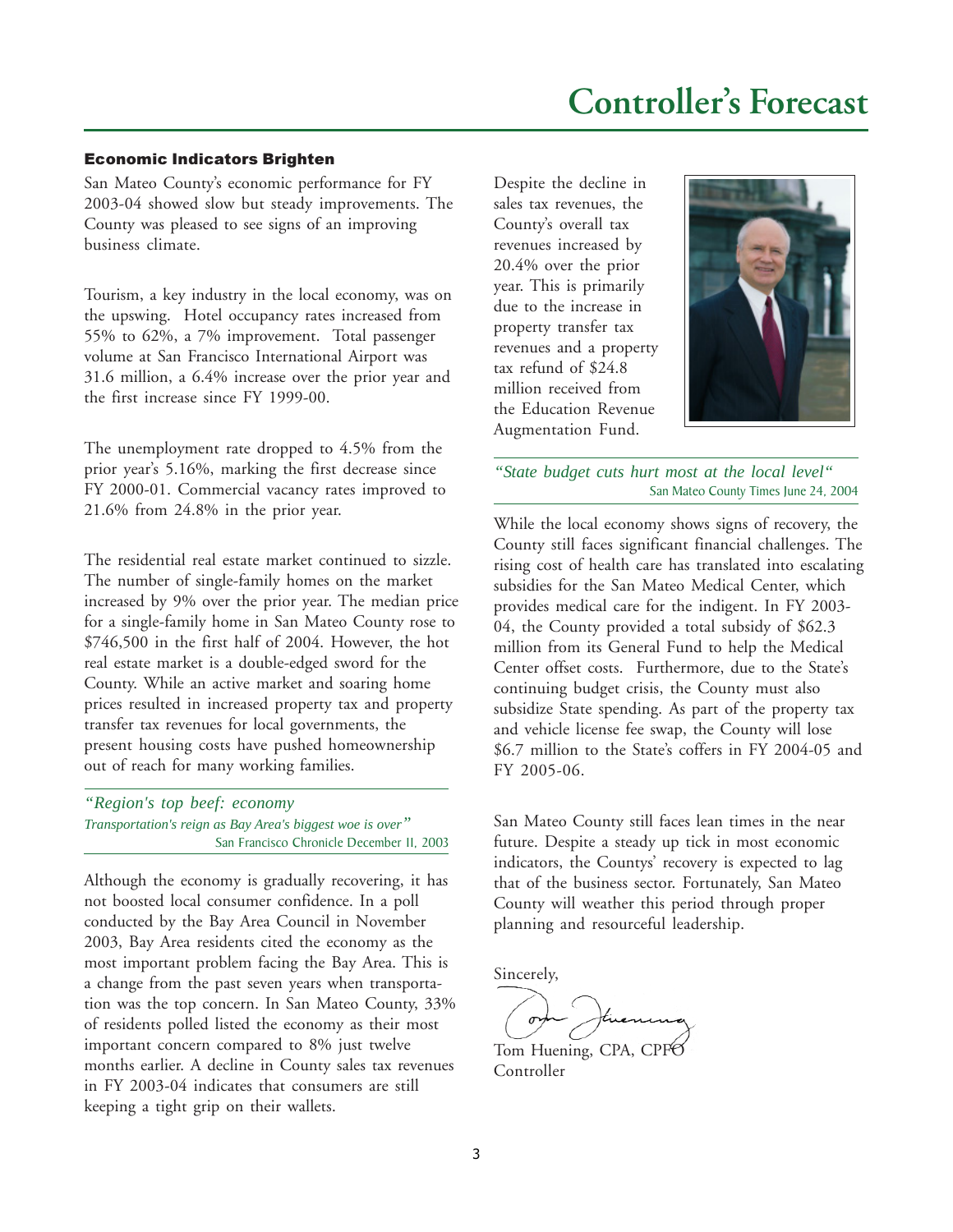#### <span id="page-3-0"></span>Top 10 Property Tax Taxpayers (FY 2004)

|                             | Taxable Assessed Value<br>(millions) | % of Total<br>Assessed Value |
|-----------------------------|--------------------------------------|------------------------------|
| United Airlines             | \$2,559                              | 2.68%                        |
| Genentech Inc.              | 1,341                                | 1.40%                        |
| Pacific Gas & Electric      | 556                                  | 0.58%                        |
| Oracle Corporation          | 526                                  | 0.55%                        |
| SBC (formerly Pacific Bell) | 431                                  | 0.45%                        |
| Sun Microsystems            | 384                                  | 0.40%                        |
| American Airlines           | 320                                  | 0.34%                        |
| Pacific Shores Development  | 305                                  | 0.32%                        |
| Tyco Electronics Corp       | 225                                  | 0.24%                        |
| Slough BTC LLC              | 208                                  | 0.22%                        |

#### Median Price for a Single Family Home in San Mateo County



#### Total Taxable Assessed Value of Property in San Mateo County (in thousands)



#### Commercial Real Estate

The County has 41.4 million square feet (sq. ft.) of net rentable office space. Although full economic recovery is not expected in the near future, positive signs of stabilization and a trend toward recovery began during FY 2003-04. Compared to the prior year, there has been a slight increase in the demand for office space. However, new commercial development projects remain at a halt. At the close of the year, Class A office space rate was offered at \$2.32/sq. ft./mo. and Class B at \$2.02/sq. ft./mo., slight increases compared to the prior year. Although the vacancy rate remains high at 21.6%, it has declined compared to last year's rate of 24.8%.

#### Residential Real Estate

The Bay Area remains one of the highest priced regions in the state and among the highest in the nation for home prices. On average, home sellers received 100% of the listed price. The number of single-family homes on the market increased by 9% and condominiums by 24% when compared to last year.

*"Affordable housing harder to find"* San Mateo County Times January 28, 2004

Home ownership still remains out of reach for many service employees, teachers, public safety employees and trades people. According to the Tri-County Apartment Association, average rent and occupancy rate for rentals were comparable with last year. This past year, the average rent rate was \$1,378 while occupancy rates for rentals averaged 93%. Based on supply and demand, projections indicate there will be a housing deficit of 16,669 units by 2010. Affordable housing remains a significant challenge for residents, employers and policymakers.

#### Property Tax Revenue

The total taxable assessed value of both real and personal property for FY 2003-04 was \$100.7 billion, an increase of 5.2% or about \$5.0 billion more than the previous year. This is reflected in the annual property taxes levied of \$943 million in FY 2003-04 and an active real estate market.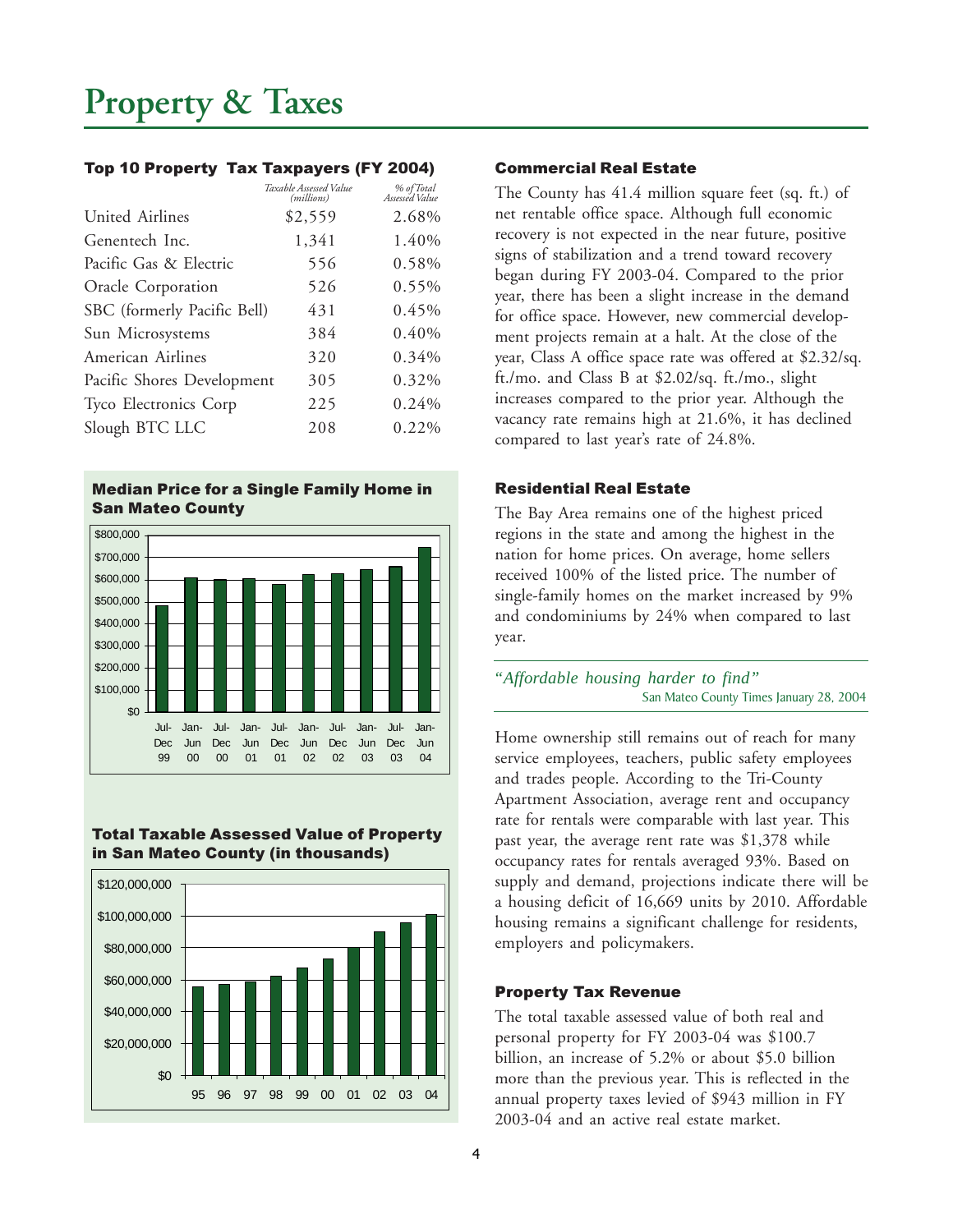### <span id="page-4-0"></span>Tourism and Travel

Airports Council International passenger traffic rankings for FY 2003-04 indicate San Francisco International Airport (SFO) is the 11th largest airport in the nation for passenger travel. Since early 2004, traffic at SFO has gradually rebounded from the combined effects of the technology recession, September 11th terrorist attack, United Airlines bankruptcy, SARS epidemic and Iraq War. During FY 2003-04, total passenger volume was 31.6 million, a 6.4% increase over the prior year. However, continued decline in cargo and mail traffic and parking use indicate that the recovery is not uniform across all airport-related businesses. The average number of employees in the Airport Transportation industry in the San Francisco Metropolitan Area (San Francisco, San Mateo and Marin) as of June 30, 2004 was 16,533, a 2,383 or 13% decline when compared to the prior year.

*"Virgin USA lands at SFO after long courtship"* The Independent June 12, 2004

During FY 2003-04 Virgin USA, a fledgling low-cost carrier and subsidiary of Virgin Atlantic Airways, announced that it would establish its operational headquarters at SFO in mid 2005. In June 2004, Air New Zealand launched new service from SFO to Auckland, the first new international carrier SFO has added in five years. In addition, Hong Kong-based Cathay Pacific Airlines announced it would relocate its headquarters from Los Angeles to San Francisco.

US Airways, which flies from SFO to Pittsburgh and Philadelphia, Pennsylvania, and Charlotte, North Carolina, sought Chapter 11 bankruptcy subsequent to FY 2003-04, for the second time in two years. Other carriers have also downsized.

The hotel industry has shown early signs of recovery. Average occupancy rate was 62% compared to 55% in the prior year, while the average room rate declined by \$6.94. Total room revenue of \$292.1million represents an increase of \$13.7 million for the fiscal year.

#### Unemployment

The County's unadjusted unemployment rate averaged 4.5% for FY 2003-04, down from 5.16% for FY 2002-03. This compares with an unadjusted unemployment rate of 6.5% for California and 5.8% for the nation.

#### Retail Sales

County sales tax revenue decreased by \$120,000, or 0.8%, when compared to the prior fiscal year. Cautious consumer spending caused retail sales to remain relatively flat.







#### County Sales Tax Revenue

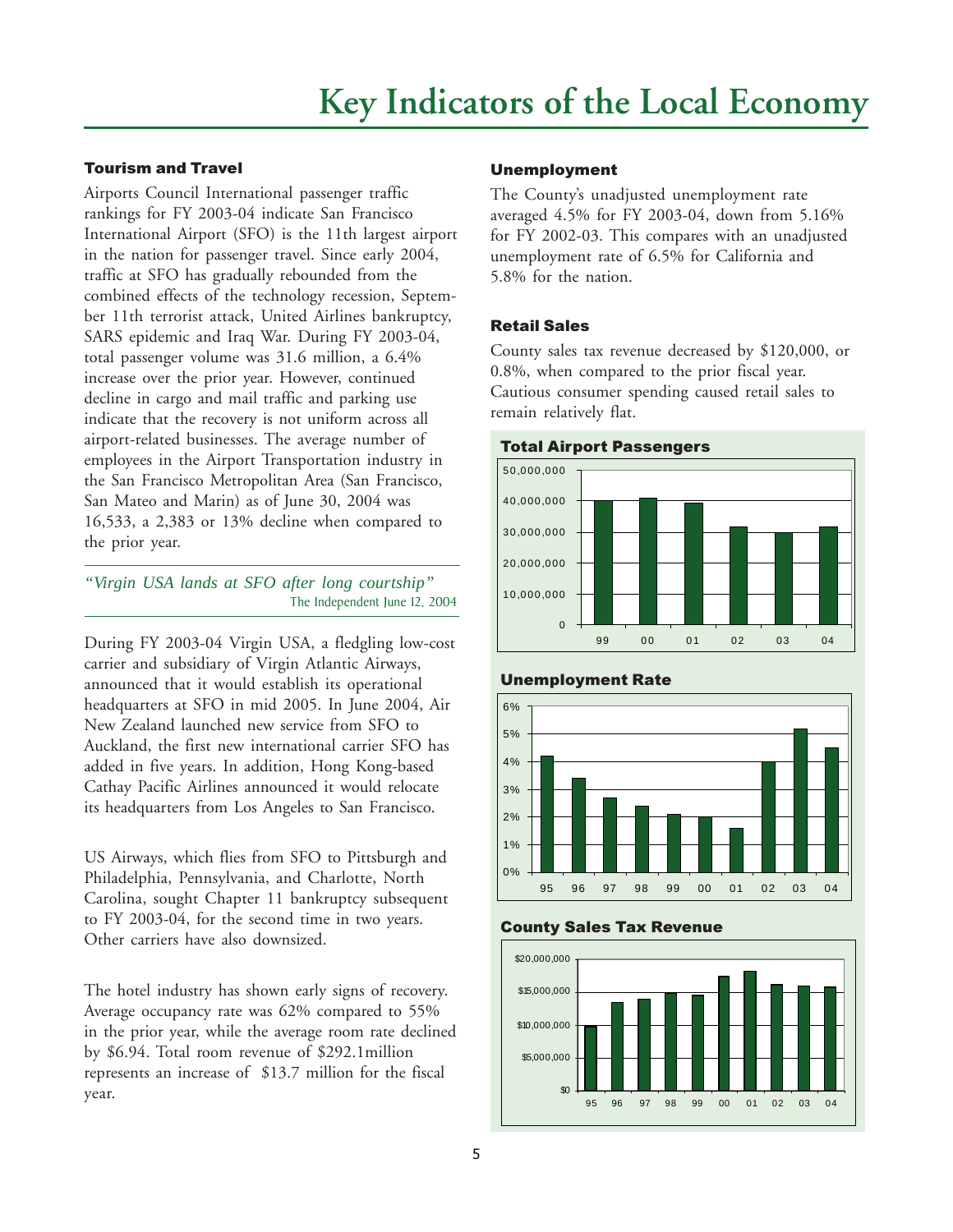## <span id="page-5-0"></span>**Financial Condition and Activity**

#### Government-wide Financial Statements

Government-wide Financial Statements provide readers with a broad overview of the County's finances, similar to a private-sector business. The governmentwide financial statements are comprised of the Statement of Net Assets and the Statement of Activities.

Both of these statements distinguish functions of the County that are principally supported by taxes and intergovernmental revenues (governmental activities) from other functions that are intended to recover all or in part a portion of their costs through user fees and charges (business-type activities).

The Statement of Net Assets (Table 1) presents information on all of the County's assets and liabilities, with the difference between the two reported as net assets. Over time, increases or decreases in net assets may serve as a useful indicator of whether the County's financial position is improving or deteriorating.

The County's net assets fall into three categories:

• 49% of net assets are investment in capital assets, less related debt. Capital assets (land, buildings, infrastructure and equipment) are used to provide services to citizens; consequently, these assets are not available for future spending.

- 19% are restricted net assets. These resources are subject to external restrictions on how they are used.
- 32% are unrestricted net assets. These resources may be used to meet the County's ongoing obligations

#### Outstanding Debt

In FY 2003-04, the County's total debt increased by \$148 million to \$443 million. The increase was primarily caused by the issuance of \$155 million of lease revenue bonds to finance the construction of a Youth Services Center.

The County Debt Limit Ordinance limits annual debt service payments to 4% of the average annual County total budget for the current and the preceding four fiscal years. The County's cost to service this debt was \$24 million in FY 2003-04, well below the legal debt service limit (maximum allowable) of \$42 million.

to citizens and creditors.

The County's net assets increased by 3.48% during FY 2003-04, largely as a result of increases in property taxes and miscellaneous revenues. Compared to the prior fiscal year, the County's overall financial position has improved.



The Statement of Activities (Table 2) provides information on how the County's net assets changed during FY 2003-04, regardless of the timing of related cash flows. Thus, the statement reports revenues and expenses for some items that will only result in cash flows in a future fiscal period (e.g. uncollected taxes).

- The County's total revenues increased by 7.36%, or \$65 million, from \$887 million to \$952 million.
- The County's total expenses increased by 8.61%, or \$74 million, from \$857 million to \$931 million.
- Total revenues surpassed total expenses by \$21 million.

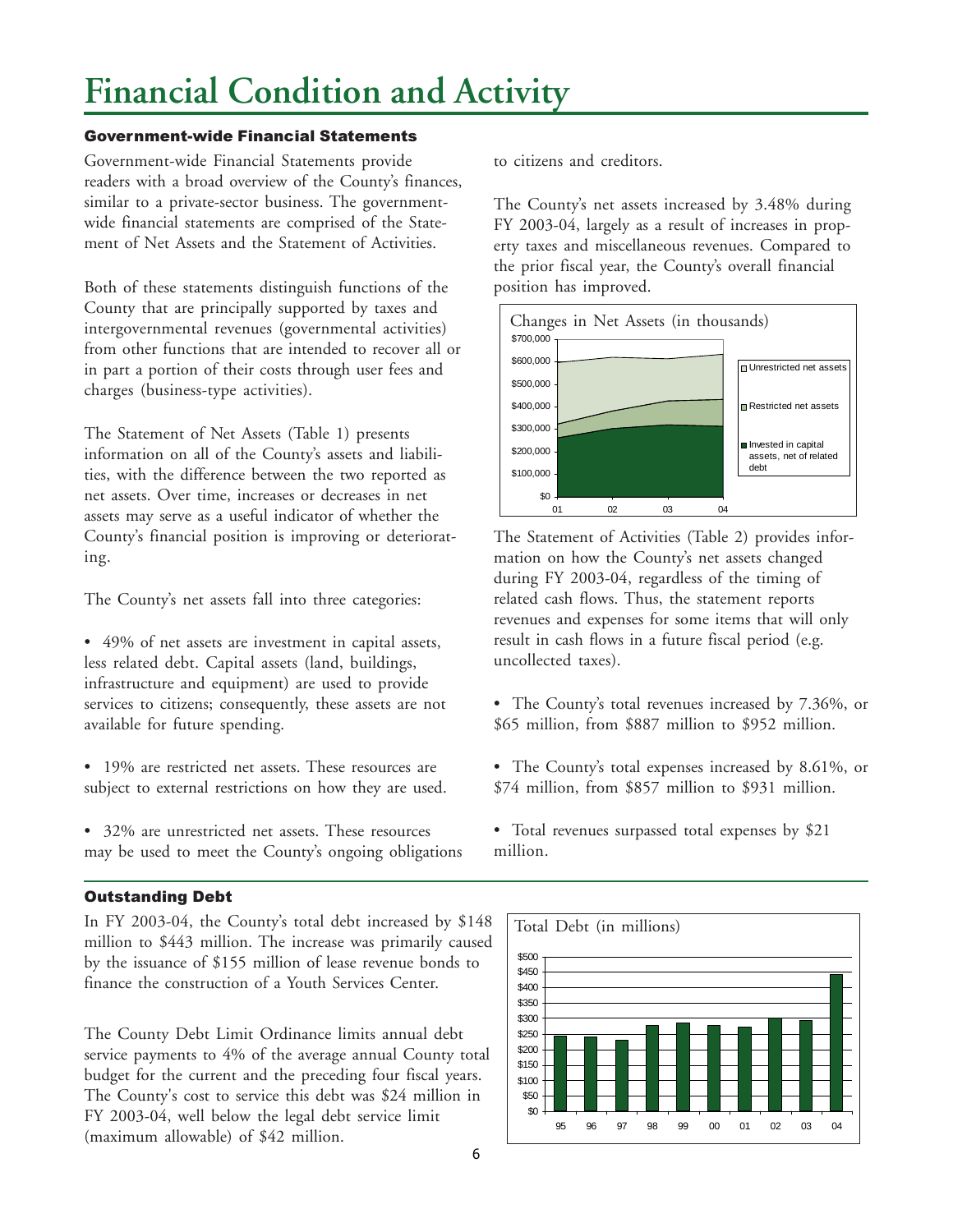#### Table 1: Statement of Net Assets as of June 30, 2004

(Amounts in thousands)

|                              | Governmental<br>Activities |           |      |           | Business-type<br><b>Activities</b> |           |      |          | Total |           |      |           |          |
|------------------------------|----------------------------|-----------|------|-----------|------------------------------------|-----------|------|----------|-------|-----------|------|-----------|----------|
|                              | 2004                       |           | 2003 |           | 2004                               |           | 2003 |          | 2004  |           | 2003 |           | Variance |
| Assets:                      |                            |           |      |           |                                    |           |      |          |       |           |      |           |          |
| Current and other assets     | \$.                        | 774,186   | \$   | 578,699   | \$.                                | 17,598    | S.   | 18.094   | S.    | 791.784   | \$.  | 596,793   | 32.67%   |
| Capital assets               |                            | 577,954   |      | 561,603   |                                    | 41,217    |      | 40,476   |       | 619,171   |      | 602,079   | 2.84%    |
| Total assets                 |                            | 1,352,140 |      | 1,140,302 |                                    | 58,815    |      | 58,570   |       | 1,410,955 |      | 1,198,872 | 17.69%   |
| Liabilities:                 |                            |           |      |           |                                    |           |      |          |       |           |      |           |          |
| Curent and other liabilities |                            | 178,584   |      | 153,050   |                                    | 18,524    |      | 15,370   |       | 197,108   |      | 168,420   | 17.03%   |
| Long-term liabilities        |                            | 565,238   |      | 404,763   |                                    | 14,772    |      | 13,190   |       | 580,010   |      | 417,953   | 38.77%   |
| <b>Total liabilities</b>     |                            | 743,822   |      | 557,813   |                                    | 33,296    |      | 28,560   |       | 777,118   |      | 586,373   | 32.53%   |
| Net assets:                  |                            |           |      |           |                                    |           |      |          |       |           |      |           |          |
| Invested in capital assets,  |                            |           |      |           |                                    |           |      |          |       |           |      |           |          |
| net of related debt          |                            | 271.872   |      | 281.735   |                                    | 39,797    |      | 38,836   |       | 311.669   |      | 320,571   | $-2.78%$ |
| Restricted                   |                            | 117,165   |      | 84,038    |                                    | 4,167     |      | 3,219    |       | 121,332   |      | 87,257    | 39.05%   |
| Unrestricted                 |                            | 219,281   |      | 216,716   |                                    | (18, 445) |      | (12,045) |       | 200,836   |      | 204,671   | $-1.87%$ |
| Total net assets             |                            | 608,318   |      | 582,489   |                                    | 25,519    |      | 30,010   |       | 633,837   | \$   | 612,499   | 3.48%    |

#### Table 2: Statement of Activities for Year Ended June 30, 2004

(Amounts in thousands) 2004 2003 2004 2003 2004 2003 Variance **Revenues:** Program revenues: Charges for services \$ 115,065 \$ 108,204 \$ 101,615 \$ 90,453 \$ 216,680 \$ 198,657 9.07% Operating grants and contributions 368,896 343,808 75,280 84,657 444,176 428,465 3.67%<br>Capital grants and contributions 3.304 18 3.680 5.839 6.984 5.857 19.24% Capital grants and contributions General revenues: Property taxes 24.91% 176,853 141,582 - 176,853 141,582 24.91% Other taxes 24,414 23,444 - 23,444 - 24,414 23,444 4.14% Motor vehicle in-lieu taxes 52,799 49,785 52,799 49,785 6.05% Unrestricted interest and investment earnings 6,995 23,329 252 719 7,247 24,048 -69.86% Security lending activities: Securities lending income 850 588 16 31 866 619 39.90% Securities lending expenses (720) (525) (12) (27) (732) (552) 32.61% Miscellaneous 20,293 13,890 2,300 849 22,593 14,739 53.29% Total revenues 768,749 704,123 183,131 182,521 951,880 886,644 7.36% **Expenses:** General government 60,845 60,667 60,667 60,667 60,667 60,845 60,667 0.29% Public protection 242,405 224,777 - 242,405 224,777 7.84% Public ways and facilities 22,657 21,546 22,657 21,546 5.16% Health and sanitation 157,452 157,452 152,449 - 157,452 152,449 3.28% Public assistance **182,914** 172,014 172,014 - 182,914 172,014 6.34% Education 145 190 - 145 190 - 145 190 - 23.68% Recreation 2.15% 7,397 7,685 - 7,397 7,685 -3.75% 14,603 16.57% 14,603 16.57% 14,603 16.57% 16.57% 16.57% 16.57% 16.57% 16.57% 16.57% 16.57% 16.57% 16.57% 16.57% 16.57% 16.57% 16.57% 16.57% 16.57% 16.57% 16.57% 16.57% 16.57% 16.57% 16.57% 16.57% 16.57% 16.57% 16.57% 16.57 San Mateo Medical Center - 164,972 154,972 131,243 164,972 131,243 164,972 131,243 164,972 131,243 164,972 151,243 164,972 164,972 151,243 164,972 151,243 164,972 151,243 164,972 164,972 164,972 164,972 164,972 164,972 164 Airports and the contract of the contract of the contract of the contract of the contract of the contract of the contract of the contract of the contract of the contract of the contract of the contract of the contract of t Coyote Point Marina <br>
Housing Authority<br>
Housing Authority<br>
Housing Authority<br>  $\begin{array}{ccccccccc}\n & - & - & 1,250 & 1,153 & 1,250 & 1,153 & 8.41\% \\
 & - & - & - & 71,776 & 68,695 & 71,776 & 68,695 & 4.49\% \\
\end{array}$ Housing Authority **1.776** 68,695 71,776 68,695 71,776 68,695 71,776 68,695 71,776 68,695 71,776 68,695 Total expenses 690,838 653,931 239,704 202,835 930,542 856,766 8.61% Change in net assets before transfers  $77,911$   $50,192$   $(56,573)$   $(20,314)$   $21,338$   $29,878$   $-28.58\%$ <br>Transfers  $(52,082)$   $(29,403)$   $52,082$   $29,403$   $0.00\%$ Transfers 6.00% (52,082) (29,403) 52,082 29,403 - 10.00% **Change in net assets** 25,829 20,789 (4,491) 9,089 21,338 29,878 -28,58% Net assets - beginning 582,489 561,700 30,010 20,921 612,499 582,621 5.13% Net assets - ending 608,318 \$ 608,318 \$ 582,489 \$ 625,519 \$ 30,010 \$ 633,837 \$ 612,499 \$ 3.48% Total Governmental Business-type Activities Activities

These statements are presented in conformity with generally accepted accounting principles. Detailed information can be found in the County's *Comprehensive Annual Financial Report*, which is available at County libraries and online at [www.co.sanmateo.ca.us/controller/cafr.](http://www.co.sanmateo.ca.us/controller/cafr)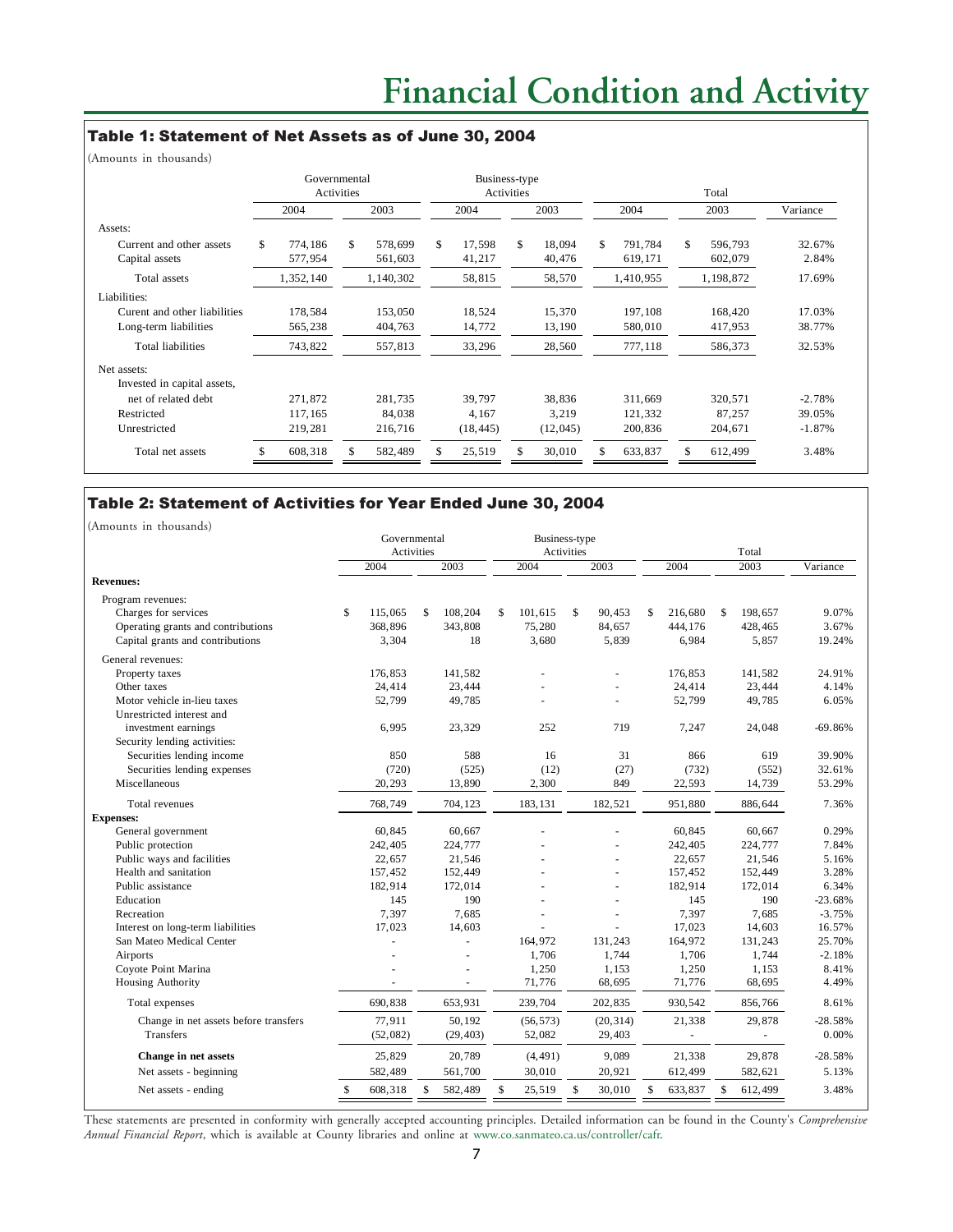## <span id="page-7-0"></span>**Revenues**

## **Governmental Activities - Revenues**

Total revenues for the governmental activities were \$768.8 million this year, which was 9.2% or \$64.6 million more than the prior year. Approximately 86% of the revenues come from three major sources: 1) operating grants and contributions, 2) property taxes, and 3) charges for services.



#### Revenues by Source (FY 2003-04)



## **Business-type Activities – Revenues**

#### Operating Grants & Contributions (\$369 million, 48% of total revenues – governmental activities)

The majority of operating grants and contributions come from the federal and state governments. These revenues support most of state-mandated services such as mental health care, public safety services, and public assistance. The monies help people attain low-cost housing, find jobs, and obtain health care. In FY 2003- 04, operating grants and contributions increased 7.3% or \$25 million. Most of the increase was state funding to cover an increased number of participants in social welfare programs such as Medi-cal and CalWorks.

#### Property Taxes (\$177 million, 23% of total revenues – governmental activities)

Property taxes are generated locally, and consist of real property taxes, personal property taxes, and property transfer taxes. In FY 2003-04, property taxes increased 24.9% or \$35 million. A \$24.8 million property tax refund from the Education Revenue Augmentation Fund accounted for most of the increase.

#### Charges for services (\$115 million, or 15% of the total revenues – governmental activities)

Charges for services include candidate filing fees, returned check charges, tax administration fees, private defender fees, geotechnical fees, agricultural inspection fees, fingerprinting, lab fees, and other charges for services. In FY 2003-04, charges for services increased 6.3% or \$6.9 million.

The County operates four programs that are classified as business-type activities: San Mateo Medical Center (SMMC), Airports, Coyote Point Marina, and Housing Authority. In FY 2003-04, total revenues for the business-type activities increased slightly, \$0.6 million or 0.3%. The revenues from business-type activities rely to a significant extent on fees charged to external parties.

The information provided on pages 8 and 9 is presented in conformity with generally accepted accounting principles. Detailed information can be found in the County's *Comprehensive Annual Financial Report*, which is available at County libraries and online at [www.co.sanmateo.ca.us/controller/cafr.](http://www.co.sanmateo.ca.us/controller/cafr)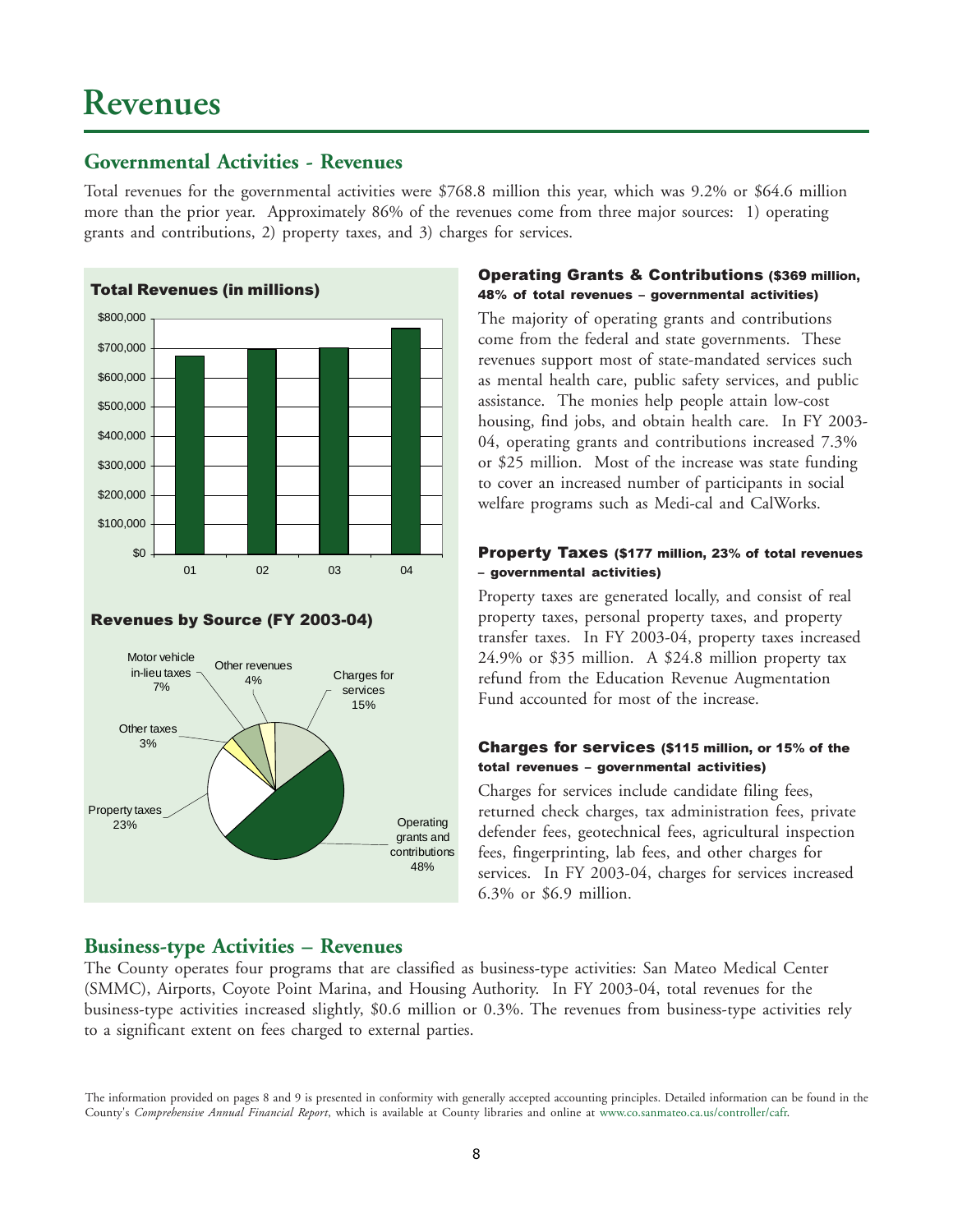### <span id="page-8-0"></span>**Governmental Activities – Expenses**

Total expenses for the governmental activities were \$690.8 million, which was \$36.9 million or 5.7% more than the prior year. Approximately 84% of the total expenses related to services provided for 1) public protection, 2) public assistance, and 3) health and sanitation.

#### Public Protection (\$242 million, or 35% of total expenses – governmental activities)

Public protection expenses include costs incurred by the Sheriff, District Attorney, Probation, Coroner, County Fire, and Public Safety Communications (911 Dispatch). Public protection expenses increased 7.9%, or \$17.6 million, over the prior year. Negotiated increase in salaries and benefits resulted in most of this increase.

#### Public Assistance (\$183 million, or 26% of total expenses – governmental activities)

The County provides public assistance programs such as alcohol and drug services, low-cost housing and homeless services, job search and training, Family Resource Centers in schools and community center, CalWORKs (cash assistance for families with kids), and Foster Care. Public assistance expenses increased 6.3%, or \$10.9 million, over the prior year. The rising costs of social welfare programs accounted for most of this increase.

#### Health and Sanitation (\$157 million, or 23% of total expenses – governmental activities)

Health and sanitation expenses include costs associated with mental health services, the Prenatal to Three Initiative, environmental health services, the AIDS program, and health services in the jails. Health and sanitation expenses increased 3%, or \$5 million, over the prior year. The increase was primarily caused by increases in salaries and benefits as well as pharmacy and drug expenses.

## \$800,000

Total Expenses (in millions)



Expenses by Source (FY 2003-04)



## **Business-type Activities – Expenses**

In FY 2003-04, total expenses increased 18.2% or \$36.9 million. Most of the increase in expenses was incurred by SMMC. Over a year, SMMC's expenses increased 25.7% or \$33.7 million. The increase is principally comprised of a \$26.1 million increase in salaries and benefits and a \$7.5 million increase in service charges.

Providing medical care for the indigent through operation of SMMC continues to be a financial challenge. Historically, four out of the five past years, SMMC has exceeded its budgeted subsidy amount resulting in increased subsidies from the General Fund in those years. For the fiscal year ended June 30, 2004, General Fund subsidies to SMMC were \$62.3 million.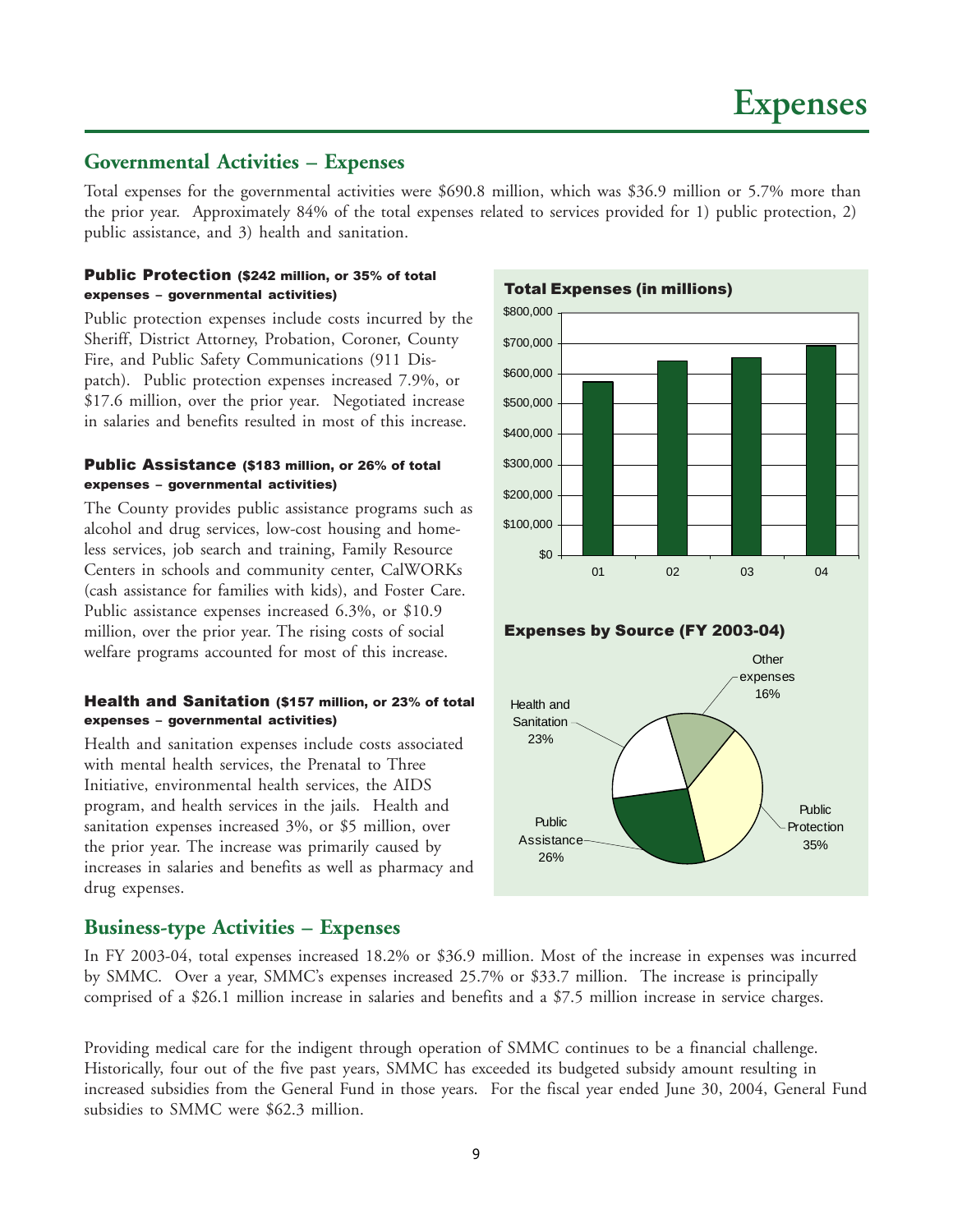## <span id="page-9-0"></span>**Public Protection**

## Child Support Services

In FY 2003-04, Child Support Services (CSS) opened over 3,200 cases and provided ongoing services to 12,000 families. Approximately \$30.3 million was collected on behalf of 22,000 dependents. The percent of cases with payments toward current support is 76% and 59% of current support dollars owed were paid.

The County is ranked 13th in the state for current support collections. Among those counties with caseloads over 10,000, the County is ranked 2nd in the state for current support collections. CSS collects arrearages until the debt is paid in full, which can take a number of years in some cases. The County is ranked 5th in the state with payments on about 65% of its cases with arrears.

## County Radio Project

The Sheriff's Radio System upgrade project was completed early July 2004. The upgrade resulted in bundling a number of radio frequencies in a "pipeline" and allowing multiple conversations between agencies and units to take place simultaneously. The system improves the efficiency and effectiveness of all of the emergency response agencies in the County.

## **Health and Sanitation**

## San Mateo Medical Center

In March 2004, San Mateo Medical Center opened the Ron Robinson Senior Care Center located at 222 West 39th Avenue, San Mateo.

*"Senior Care Center opens today Medical center to offer 'one-stop' care for elderly patients."* San Francisco Examiner, March 15, 2004

This healthcare clinic specially caters to the complex healthcare needs of seniors and older adults. An indepth assessment of the community's needs indicated there were not enough medical providers and systems to care for this fast growing segment of the population.

## Healthy Kids

During FY 2003-04, the County provided health insurance to approximately 33,370 children. The Health Services Agency in partnership with the Human Services Agency has aggressively enrolled

children in medical insurance programs including Medi-Cal, Healthy Families and the new County Healthy Kids program.



For FY 2003-04, the Board allocated \$1.5 million for the Healthy Kids Program, which has a total budget of \$4.2 million. As of June 2004, Healthy Kids had enrolled 4,970 children, representing nearly 90% of those originally estimated to be eligible for the program. Approximately 81% of the enrolled children are from families with incomes below 250% of the federal poverty level. Nearly all are undocumented and therefore do not qualify for Medi-Cal or Healthy Families.

## Network of Care

In December 2003, the Mental Health Division of the Health Services Agency launched its Network of Care for Mental Health website, an online information site developed for individuals, families and agencies concerned with mental health and emotional wellness.

The Network provides comprehensive information about public and private mental health services in San Mateo County. In addition to up-to-date news articles, this website offers access to an online mental health library, chat rooms, and secure, confidential folders for storing personal information related to health care. The website development project was sponsored by a grant from the State. San Mateo is the third California county to initiate the Network of Care for Mental Health. The website is available at [sanmateo.networkofcare.org.](http://sanmateo.networkofcare.org)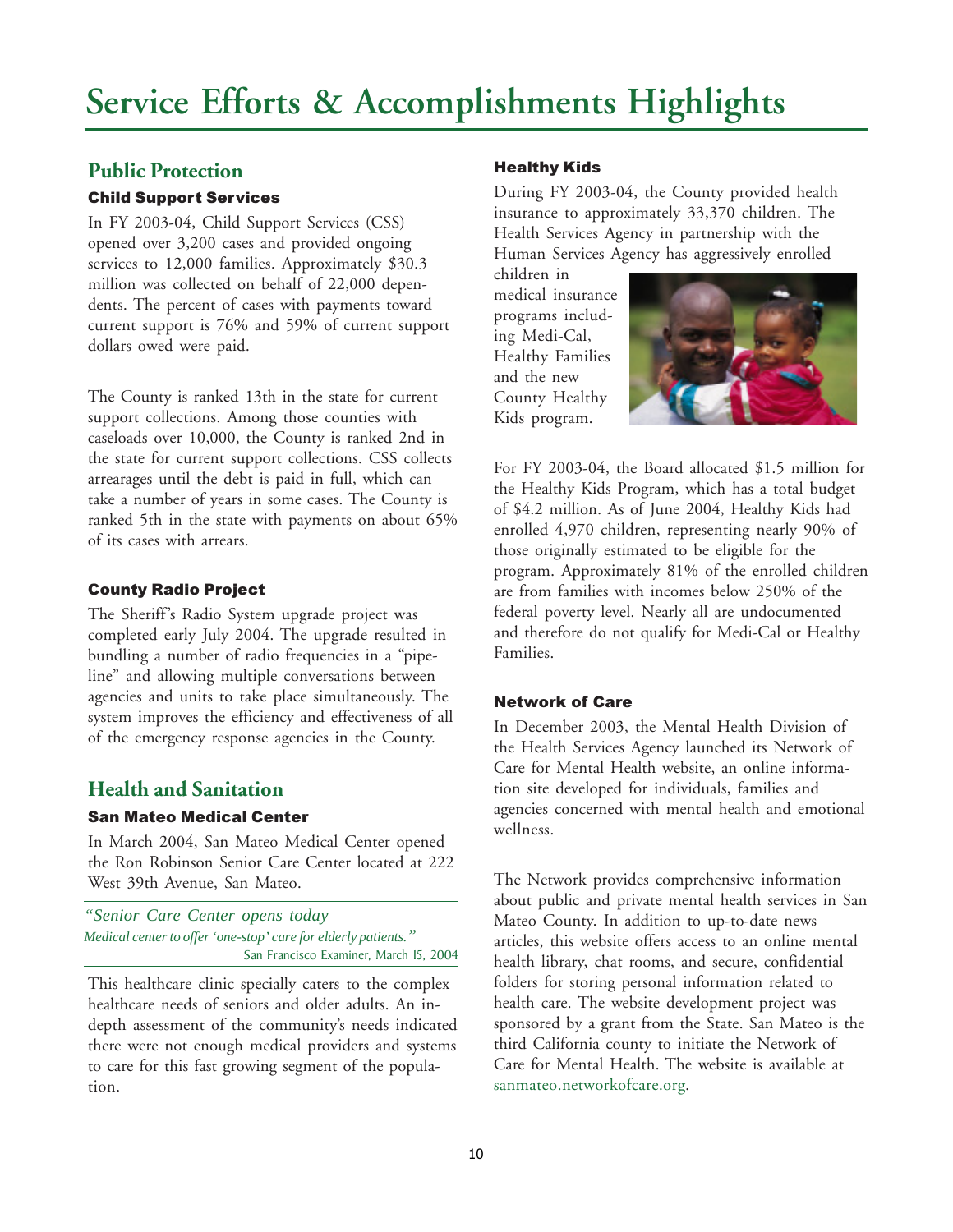### Bio-Terrorism Preparation

The Health Services Agency led bio-terrorism and communicable disease prevention efforts, which included developing smallpox pre and post event plans, leading a Countywide response exercise, providing bio-terrorism training and education to the hospital staff first responders (police, fire, ambulance) and the community, and acquiring and managing a local pharmaceutical stockpile.

## Aging and Adult Services

Aging and Adult Services, a division of the Health Services Agency, began implementation of a state pilot project for a uniform assessment of home and community-based services for the eldery and dependent adults. The program also enhanced the continuum of services available to seniors and adults with disabilities

through the collaborative effort of the Medical Center, the Ron Robinson Care Center and the Burlingame Long-Term Care Center.



## **Public Ways and Facilities**

## Sustainable Buildings Guide

The County sponsored the development and publication of the *San Mateo Countywide Sustainable Buildings Guide and Checklist*, which is now offered at 17 of the 21 jurisdictions in the County.

*"San Mateo continues green trend with new main library"*

San Francisco Chronicle, September 19, 2003

The guide encourages architects, residents, and builders to design and build buildings using less material, as well as recycled and environmental friendly materials. The guide also promotes the idea of recycling at the construction site to reduce the environmental impact of new construction and renovation.

## Recycling

The County has stepped up its efforts to promote recycling Countywide. RecycleWorks, the County's recycling and composting program, encourages residents to recycle, reuse, and otherwise practice "green" strategies in their daily lives. RecycleWorks promotes its agenda by operating a comprehensive website [\(www.recycleworks.org\),](http://www.recycleworks.org) a hotline, and numerous outreach and public education programs.

The County's internal efforts at recycling continue to be impressive as well. Through the program's efforts, 64 tons of Spanish roof tiles from the old Crime Lab and 27 tons of material from the Crystal Springs Center were reused. Mixed paper recycling in County facilities topped 530 tons this year compared to 100 tons in the prior fiscal year, and 107 tons of bottles and cans were collected for recycling.

## **Public Assistance**

## Child Welfare Services Redesign

In 2000, the Governor's Office and the California Legislature created the Child Welfare Services Stakeholders Group (CWSSG). Their objective was to examine the current child welfare services in California, build on effective child welfare practices, and recommend system changes to improve outcomes for children and families. Through CWSSG's efforts, a long-term strategic plan to bring the new vision of child welfare services to counties was created, called the Child Welfare Services (CWS) Redesign Initiative.

In July 2003, the Children and Family Services Division of the Human Services Agency began the planning phase of the local CWS Redesign Initiative by assembling an oversight committee and convening community information meetings. Among five other counties, the County was selected by the California Department of Social Services to first implement the planning activities of CWS Redesign Initiative in phases by June 2008.